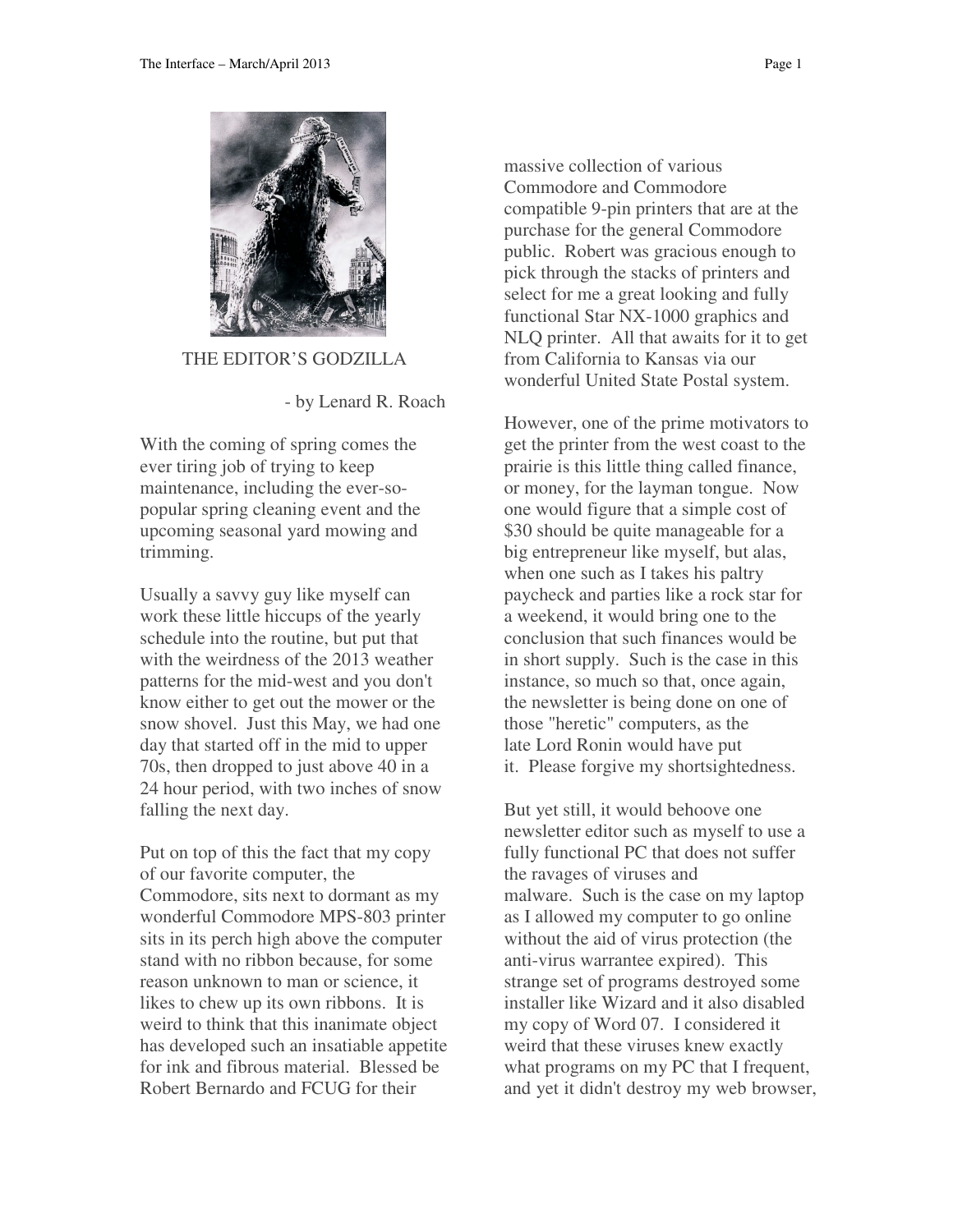but, then again, why destroy your only way in or out of the machine.

Hence, a trip to the north central part of Missouri was in the offing as in the small town of Keytesville resided my graphics designer and technician. This little burg is two hours east of Kansas City and well worth the drive. The gentlemen there revamped my hard drive, eradicated my OS (since it was so severely infected), re-installed a more cooperative version of Vista, and swapped out my damaged Word 07 for a lighter version of Word 03. He also tried to up my memory to three gigs but the old processor decided that it was too much and balked at the attempt, so I reside with my regular 1.5 gigs. Now one reading this may think I spent a bundle on all this service, but in reality the cost was quite minuscule and he even accepted payments for the work, which was quickly mounted up in two weeks. For those wanting to use this person for service of a PC, then please use the Facebook search bar and type in: "Tim's Tech Shop." Mention my name for any possible discounts or secret sales.

With my whining and badgering over my latest computer escapade now behind us, let us take a look as to what lies ahead...

Book sales have dropped to zero as, I think, those who were interested in a copy have either purchased one or have borrowed it from a friend or a lending library. Author House is still calling and emailing me saying this book has the potential for success, but like any forprofit business, they want me to front the bill for their market strategies. I don't possess the fat wallet I had back in 2010

when the book came out, so all this has to remain ideas until such a time as I can re-invest in the work. Right now I'm trying to populate the book shelves with my 2012 release of comedy skits for puppets to teach pre-schoolers the Ten Commandments. I can say this about "Run/Stop-Restore...," it certainly has done better in sales than my new book.

I talked to our illustrious president of FCUG on how I can best strategize a rekindling of interest in "Run/Stop-Restore..." He has suggested a sale of some kind wherein if an interested party would purchase a copy of "Run/Stop-Restore...," they could receive, as a gift or bonus, something else along that line.

Hereby, then, are a couple of suggestions based on Robert's recommendation: First, anybody from the reading of this article to July 31st who purchases a copy of "Run/Stop-Restore: 10th Anniversary Edition" at retail (\$17.99) can get a copy of either my newest book, "Skits For 2nd Hand Puppets Volume 1: The Ten Commandments" (regularly \$14.95) or "Run/Stop-Restore" (which the latter is only available from my website (regularly \$9.99)) for 50% off the cover price. Second, if owning a library of Lenard Roach's books is not to your liking, then anyone who purchases a copy of "Run/Stop-Restore: 10th Anniversary Edition" at retail can get a copy of my Commodore software collection of programs written by me for only \$2.99 (regularly \$5.99).

Inside this software package is included a copy of the following:

"Check it Out" - the 1992 classic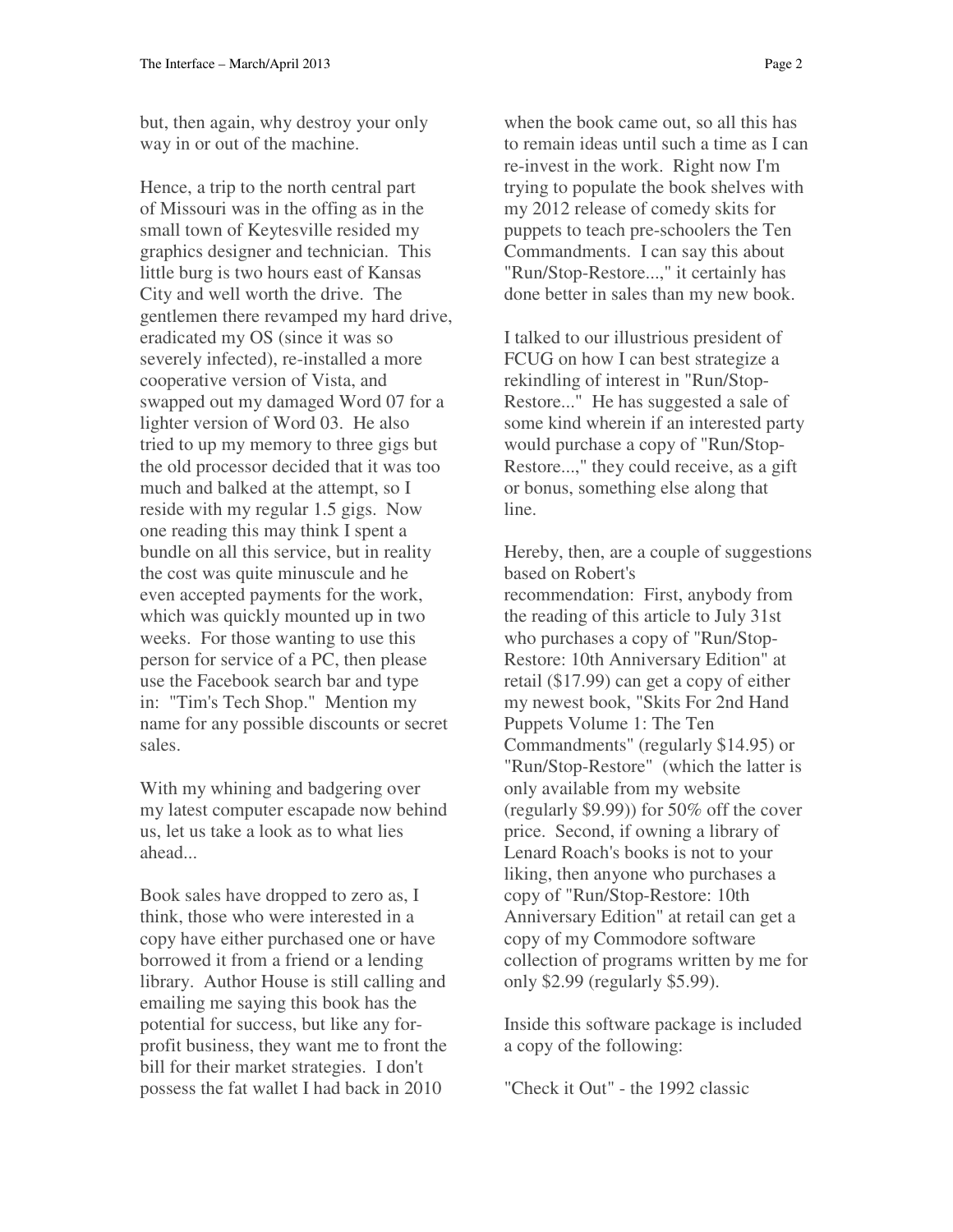program that allows you to write onto your blank wallet size check, completely revised.

"Check Mate" - the companion program to "Check it Out" that saves check data to a sequential file for easy reading and editing.

"The Envelope Addressor V4.2" - the classic 2005 program that allows you to print and edit address information onto almost any size envelope.

"The Ledger" - a little program that allows you to keep a running tab on your bills and save them each into their own sequential file.

As an added bonus is also included a copy of Rex Dey's popular classic, "Money Manager," the program that inspired the idea for the previous programs. This program is a handy tool to use for keeping track of your checkbook and budgeting for the future.

I can hear Robert saying, "Sweeten the deal just a little bit more..."

Okay, whoever buys a copy of "Run/Stop-Restore: 10th Anniversary Edition" during the days of CommVEx (July 26-29, 2013) you can have the option of getting either "Skits For 2nd Hand Puppets Volume 1: The Ten Commandments" or the original "Run/Stop-Restore" for 75% off the cover price, and, if requested, I will throw in a copy of my software collection for an extra .99! That's only for the duration of CommVEx 2013. I'm already shaking in my shoes to make such a bear bonz deal, so please grab this up while you can.

For ordering any of these materials, please visit my website, lenardroach.com, or if you're ordering during the 2013 CommVEx, please indicate which products you want along with a check for the amount made out to Lenard Roach and give it to Robert, he will see to it that I get your order.

Sorry, no CODs, credit or debit cards will be accepted during the promotion. Cash and checks are okay.

I now turn you over to your regularly scheduled newsletter. Enjoy ...



# MONTHLY MEETING NOTES

-by Dick Estel & Robert Bernardo

### MARCH 2013

I arrived at our meeting spot on time. Member Louis and son Vincent came in a few minutes later. As usual, my car was packed to the gills (if cars have gills) with plenty of computer equipment, more so this time because the previous weekend I had been at the Southern California Commodore & Amiga Network meeting in Northridge and the day before I had been at The Other Group of Amigoids meeting in San Jose. Going to 3 meetings in one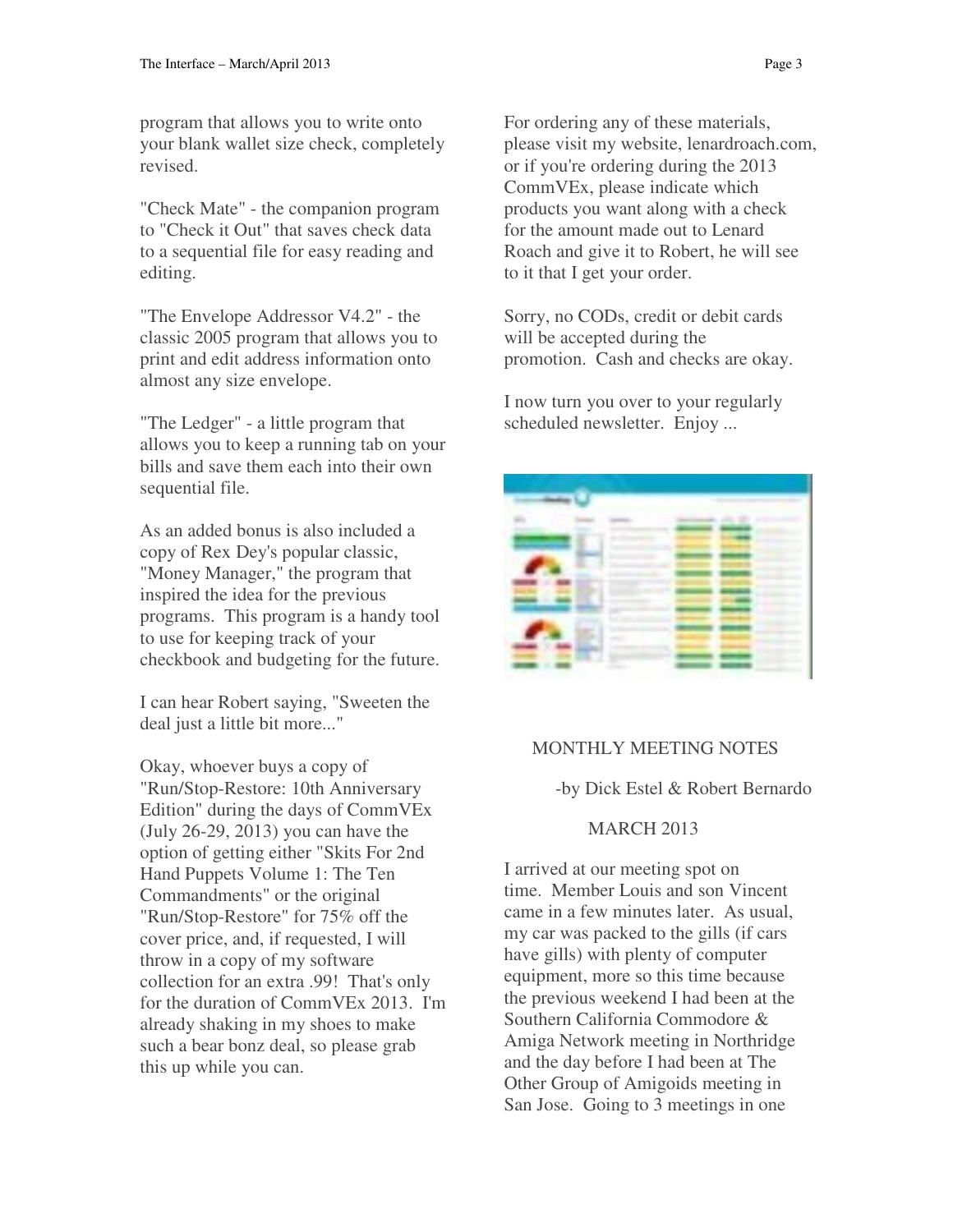month is not very common for me, but this time all the stars aligned. (Actually, the following Friday I went to Amiga engineer R.J. Mical's dinner party, so that could be considered a fourth meeting!)

Louis, Vincent, and I unpacked the computer goodies out of my car. Roger showed up in a little bit and helped unpack the car, too. As I set up the C64C, 1541, LCD monitor, VIC-20, Amiga 1200 tower, and Sony VGA monitor, Brad snuck into the meeting room, this time with two little guests, his children, Caitlin and William. Only Dick Estel was absent, gone on another journey.

When everything was set up, we sat down to our usual routine, which was to order food and make small talk. Louis and Vincent had their usual appetizer tray, I had the seafood burrito, Roger had a combination lunch, and Brad ordered quesadillas for the kids. While we waited, on the Mac laptop computer I showed the two versions of the SX-64 commercial we had filmed back in January. However, with Brad's kids being there, I knew that we'd have to make version 3 of the commercial. (Read below!)

With the laptop computer, we were to Google video-chat with out-of-town member, Charles Gutman. Earlier that month, after going to a concert in Riverside, I rendezvoused with him, selling him a couple of C64s (he wanted the SID chips), and clearing out the garbage on his Windows laptop which prepped that laptop for Google video-chatting. Unfortunately, though I "rang" him at least 4 times during the FCUG meeting, he did not

"pick up". I later found out that he had forgotten to "show up" for our FCUG meeting.

We talked so much during our lunch that soon it was time for Brad, Caitlin, and William to leave... and we hadn't even gotten to the hardware presentations! Before Brad left, I tried to convince him to do a CommVEx video presentation on his Micro-KIM board. Before Caitlin and William left, I filmed them doing the Commodore "salute" which I incorporated into version 3 of the SX-64 commercial. To see the commercial, go to

# http://blip.tv/dashboard/episode/6559074 or

http://www.youtube.com/watch?v=3ZIb NcDxeCE.

### Finally, we got to the

presentations. Though I had thought I brought everything, I realized that I had forgotten some of the C64 programs that I was going to show off with the SuperCPU. Nonetheless, we tried out 3D Pool with the SuperCPU, discovering that we needed more instructions on how to move the pool cue and hit the balls. However, moving around the pool table was very fluid and fast with the SuperCPU.

More enjoyable was the Asteroids emulator used with the SuperCPU. The Asteroids emulator was an exact reproduction of the arcade Asteroids game. For fun, we switched back and forth from 1 MHz... well, not so much fun... to 20 MHz. SuperCPU speed... ah, much better. We discovered that the original arcade game used only about 8K of code, small enough to be modified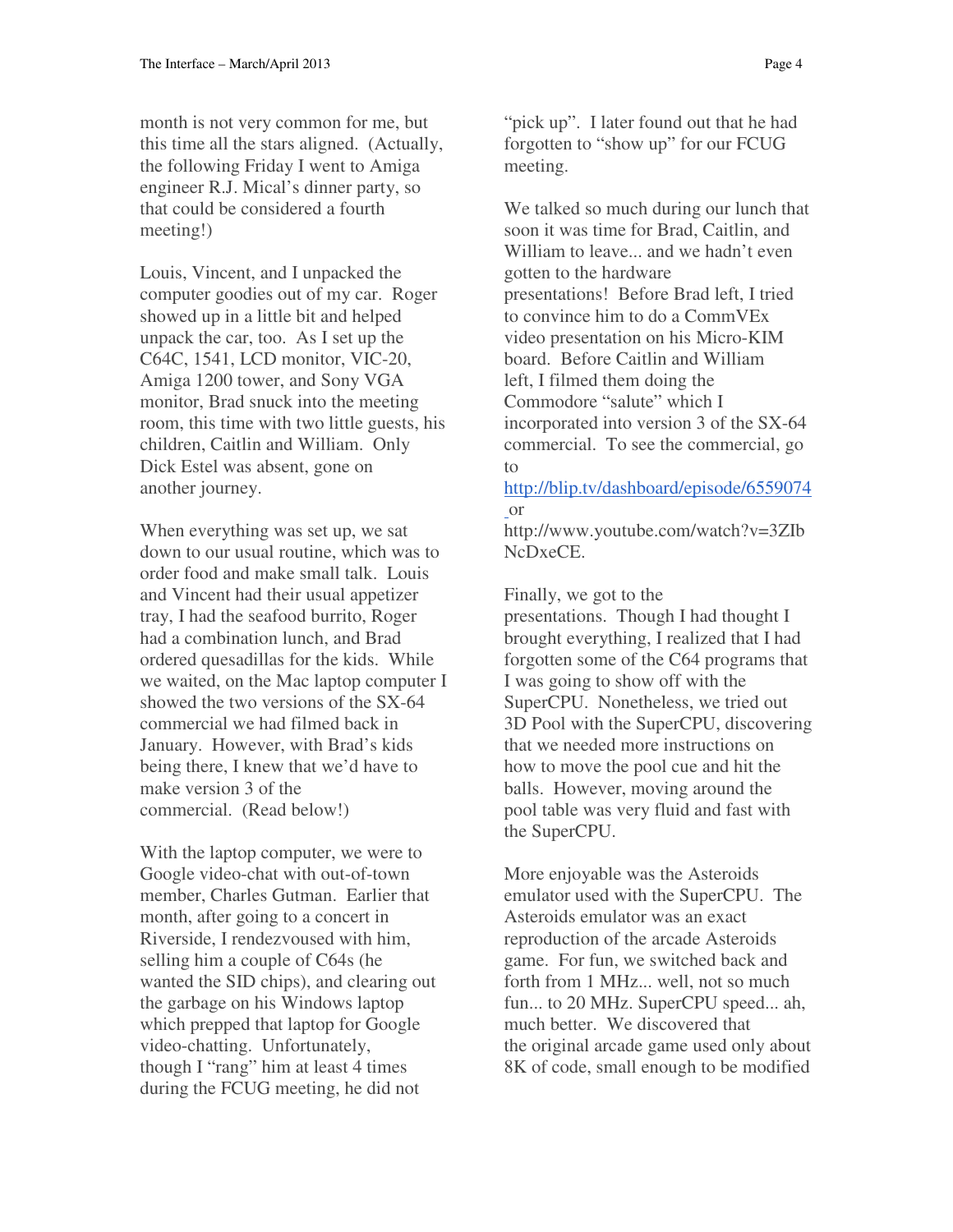to work within the C64's memory.

Giving video digitizers another chance to work this month, I hooked up the Video Byte II including Super Explode V5.0 to the C64 and my camcorder. Unfortunately, repeating the bad luck of last month's meeting, the digitizer did nothing. Could it be that the user port in the C64C was dirty or was different enough in design to affect the Video Byte? Or perhaps the digitizer did not like the composite signal coming out of my hi-def camcorder?

Moving forward, we ended the meeting by playing with the newly-released VIC-20 games, VICroLeague Wrestling and VICroLeague Wrestling 2. The digitized photos of wrestlers that showed up during game play was good, but the dots that represented the wrestlers during the actual wrestling were harder to understand. After reporting my findings to the creator of the games, he gave full instructions on how to control those dots. Perhaps at the next meeting, we should give those games another go now that we have those instructions.

We actually didn't devote any time to Amiga 1200 tower, though it was powered up and running. It was nearly 3 p.m., and I decided that was enough for the day.

Everybody helped me pack up the car, Brad and Vincent left, and Roger and I hung around another hour just to decompress.

### APRIL 2013

Although he is sometimes late because he thinks the meeting starts at 11:30,

Dick arrived 15 minutes early this month, and had the computer set up before anyone else arrived.

We had full attendance of our local regulars - Robert Bernardo, Brad Strait, Roger Van Pelt, Louis and Vincent Mazzei, and Dick Estel. Local actually covers a wide area of the central San Joaquin Valley. Roger is the only one with a Fresno address. Robert lives in Visalia and the Mazzei's in Farmersville, both in neighboring Tulare County, while Dick and Brad are residents of Clovis, Fresno's closest neighbor.

With everyone present, we made sure our hair was combed, put on our Commodore shirts and buttons, and took a new group picture for the front page of the FCUG web site. See it at http://www.dickestel.com/images/fcug30 5.jpg.

Last month Louis reported that he had ordered a batch of heat sinks which can be placed on chips. He brought them and gave them to whoever needed some.

The club discussed who should be honored on the commemorative bottles of wine to be given as door prizes at CommVEx, and selected Jim Drew, who had a major presence at the event last year. Jim has promised to bring some new and interesting goodies again this year.

Vincent told us that he is interested in learning programming, and is looking for help. Several suggestions were provided, particularly on books to use as a starting point. We also suggested studying the type-in programs that appeared in Commodore magazines to see how certain tasks are handled.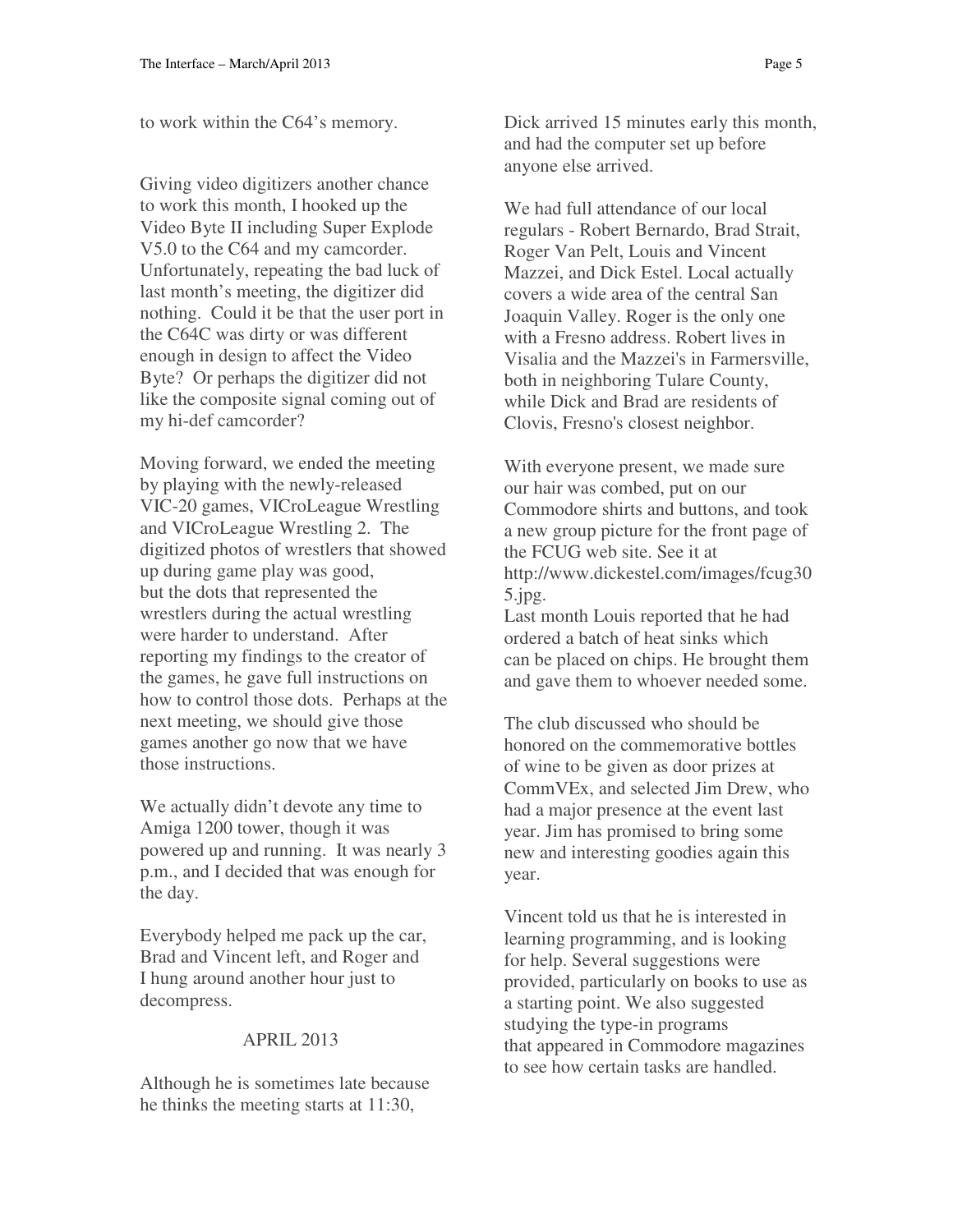Louis told of problems with his internet provider. They made changes without notice, causing his connection to nearly come to a halt. Eventually he installed a new router, which automatically recommended the correct settings. Still unanswered is the question of why Verizon didn't let their customers know about the change.

Around noon we began a video chat with Charles Gutman, our member in Fontana, CA. He displayed a board he is working on, and talked about some items he may bring to CommVEx. He remained on line as an observer for most of the meeting.

At last month's meeting Robert had filmed Brad's two older children giving the "Commodore Salute." He added this footage to the SX-64 commercial that he first created after the January meeting, and showed it at the meeting. Later, Brad's wife Jennifer, son William, and baby Charlotte stopped by, and they got to see the commercial also. It's on line at https://blip.tv/episode/6559074. There will be a version 3.1 to correct a spelling error in the credits.

Robert reported on a visit to Thomas Langham, an amateur astronomer who lives in San Bruno, CA. Thomas previously used a VIC-20 and then a C64 to record data from observations through his telescope. Robert showed photos and video of his equipment, which included a rotating observatory dome and a high-end telescope, as well as many accessories. Robert passed around photocopies of the equipment used and some of his printouts, including data that showed when one of Jupiter's moons went through an eclipse caused by another moon.

We set up the VIC that Thomas had donated, but it would not work; fortunately, Vincent, as Poobah of the VIC-20, had brought his.

We also had a C128 donated by former member Del Contreras which worked fine, and was found to have the Servant chip installed. Del had also given us a box of miscellaneous computer items. Like kids on Christmas morning, we dug through the box, with most of us finding a "present" to take home.

In the equipment part of the meeting, we looked at the VIC-20 hardware, a small Cardco Cardboard/3 Expansion Interface and the bigger HesWare HesCard-20 5- Port Cartridge Expander for the VIC-20. Dick took photos of the inside of a MSD 24K RAM Expansion Memory.

In the software part of our meeting, we looked at a few of the early, simple VIC-20 programs from the Jeff Daniels' disk, the Denial Archive, and we glanced at the VIC-20 folders on the Toronto PET User Group Library CD. The folders were not labeled well, and so, at a later meeting, more investigation will have to be done on them.

Finally, to wrap up the meeting, Robert brought out the Commodore 64's distant cousin, a newly-acquired Atari 800XL system, for all to see and use. Louis, an expert in Atari 8-bit and 16-bit computers, had to instruct Robert on how to use the system.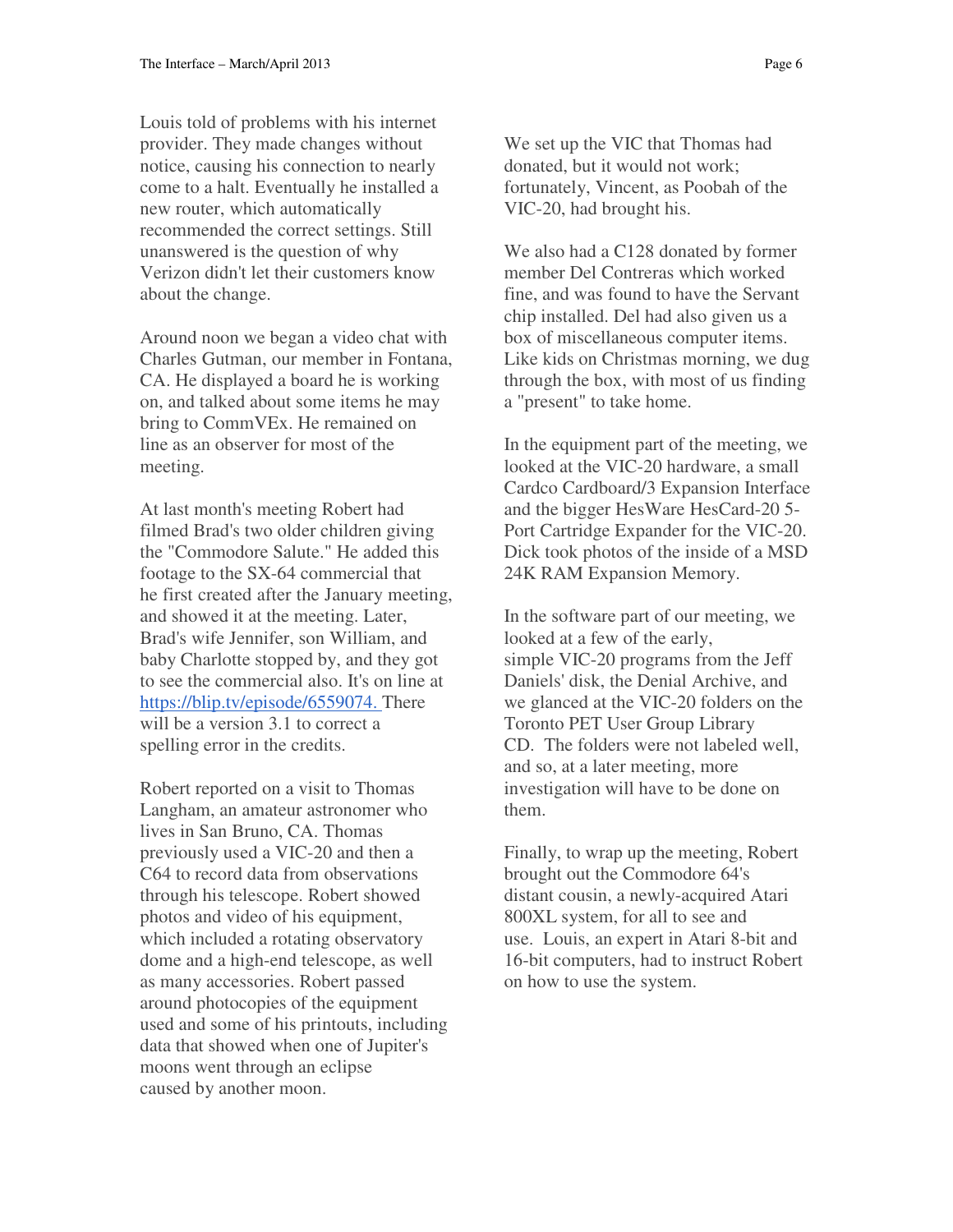

# they?" he replied. Dave took his camera on a tour of the factory, his low voice echoing through the empty hallways. "I just thought about it this morning," he said, referring to his idea to film the last moments of the company for which he had given so much of his life. "I didn't plan this."

The air conditioners droned loudly as he passed warehouse after warehouse. Two years ago these giant rooms had been filled with products. Commodore had sold \$1 billion worth of computers and computer accessories that year. Today, the warehouses stood completely empty.

"Yeah, well, they can't yell at me for spreading secrets any more, can

Dave walked upstairs and continued the tour. "This is where the chip guys worked," he said as the camera panned over empty desks. The "chip guys" were engineers designing VLSI (Very Large Scale Integration) custom microchips on advanced CAD workstations. These chips had always formed the heart of the Amiga computer. Five years later, most personal computers would include custom chips to speed up the delivery of graphics, sound, and video, but the Amiga had done so since its introduction in 1985.

"Wow, one guy is still here!" Dave said, zooming in on the workstation of Brian Rosier. "And he's actually working!" The workstation screen showed a complex line graph, the result of a simulation of a new chip design. "This is for my next job," the engineer said, smiling. Most of the technical people would not be out of work for very long.

### A HISTORY OF THE AMIGA

### PART ONE - GENESIS

When it first arrived, the Amiga was a dream machine...

-by Jeremy Reimer

Prologue: the last day April 24, 1994

The flag was flying at half-mast when Dave Haynie drove up to the headquarters of Commodore International for what would be the last time.

Dave had worked for Commodore at its West Chester, Pennsylvania, headquarters for eleven years as a hardware engineer. His job was to work on advanced products, like the revolutionary AAA chipset that would have again made the Amiga computer the fastest and most powerful multimedia machine available. But AAA, like most of the projects underway at Commodore, had been canceled in a series of cost-cutting measures, the most recent of which had reduced the staff of over one thousand people at the factory to less than thirty.

"Bringing your camera on the last day, eh Dave?" the receptionist asked in a resigned voice.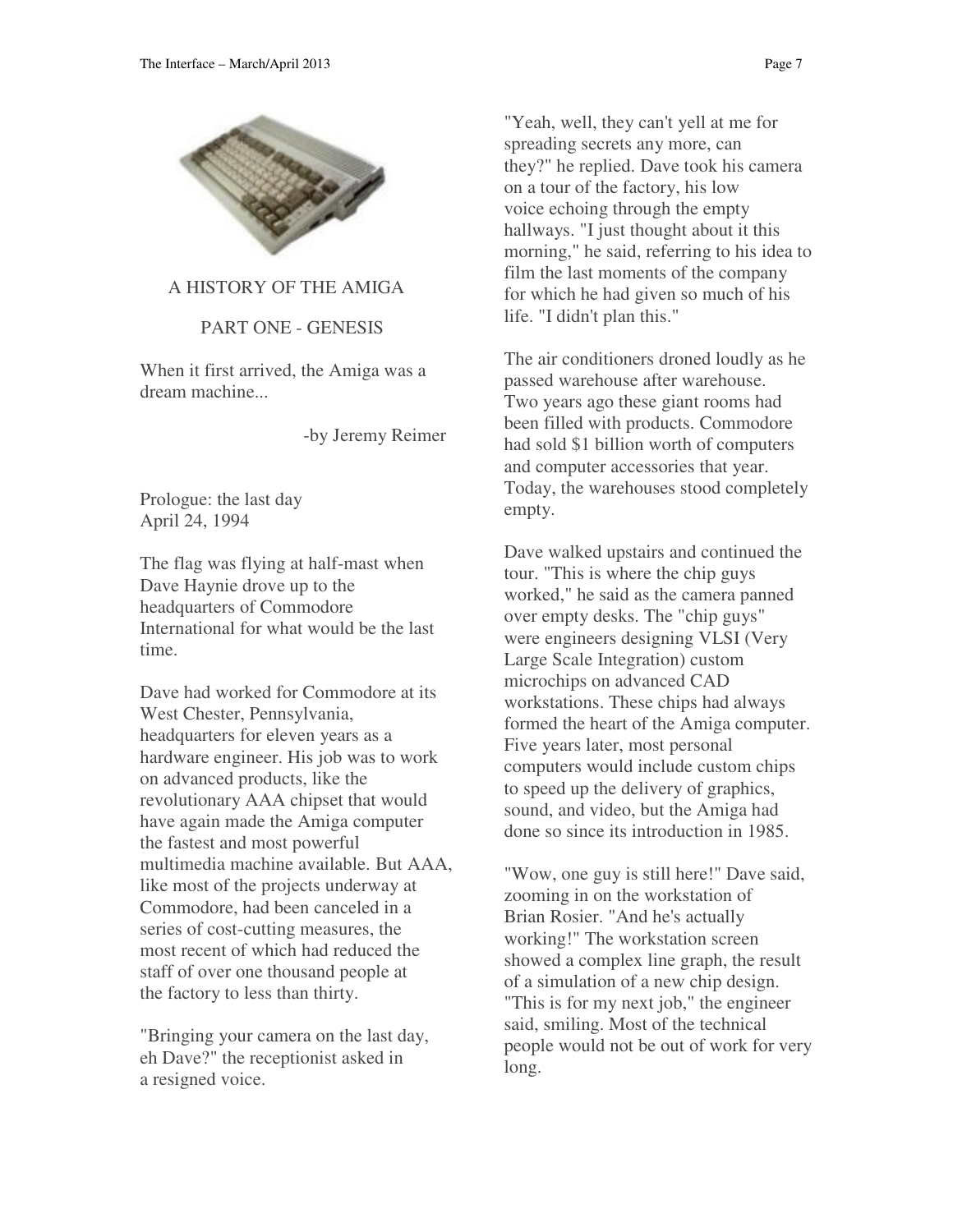Dave passed his own office. The camera zoomed up to an empty bottle of ale displayed proudly on a shelf. "This was for the birth of my son," he said, then panned around the rest of the desk, filled with papers and technical manuals. "I felt I had to do something," he said before he left.

"This was my workbench," he explained as the tour continued. On the desk were various Amiga computers, a Macintosh IIsi, tons of test equipment, and a large prototype circuit board.

"And this... this is Triple-A," he said, with a mixture of pride and bitterness. "I read on the 'Net that AAA didn't exist. Well, here it is!" He pointed out the memory slots, the expansion bus, and various other features.

Many of the Commodore engineers were on the Internet, back before the World Wide Web existed, when the 'Net was just text and was the exclusive domain of academics, researchers, and a few dedicated hobbyists. AAA had been the subject of hundreds of rumors, from its announcement to a series of delays and its final cancellation. While there were those who believed it had never existed, there were also others who went the other way, who endowed AAA with mythical properties, perpetually waiting in the wings for its revival and subsequent domination of the computer industry. These people would keep the faith for years, in the subsequent trying times for the Amiga after the death of its parent company. They refused to let go of the dream.

Others were more pragmatic. "Here's Dr. Mo!" Dave exclaimed, finding Greg Berlin, manager of high-end systems at

Commodore International, crouched down on the floor, pulling chips out of a personal computer and placing them, one at a time, on top of the large tower case.

"Dr. Mo in pilfer mode," he said, looking up from his task. His face registered laughter, guilt, sadness, and resignation all at the same time. He sighed. "Well, I've been waiting all these years, I finally broke down and I'm doing it. I finally decided, I've been here long enough that I deserved something." He looked at the tiny, pathetic little pile, as if the supreme inequity of this trade was suddenly hitting him. "So I'm taking a couple of RAM chips," he said.

The Amiga computer was a dream given form: an inexpensive, fast, flexible multimedia computer that could do virtually anything. It handled graphics, sound, and video as easily as other computers of its time manipulated plain text. It was easily ten years ahead of its time. It was everything its designers imagined it could be, except for one crucial problem: the world was essentially unaware of its existence.

With personal computers now playing such a prominent role in modern society, it's surprising to discover that a machine with most of the features of modern PCs actually first came to light back in 1985. Almost without exception, the people who bought and used Amigas became diehard fans. Many of these people would later look back fondly on their Amiga days and lament the loss of the platform. Some would even state categorically that despite all the speed and power of modern PCs, the new machines have yet to capture the fun and the spirit of their Amiga predecessors. A few still use their Amigas, long after the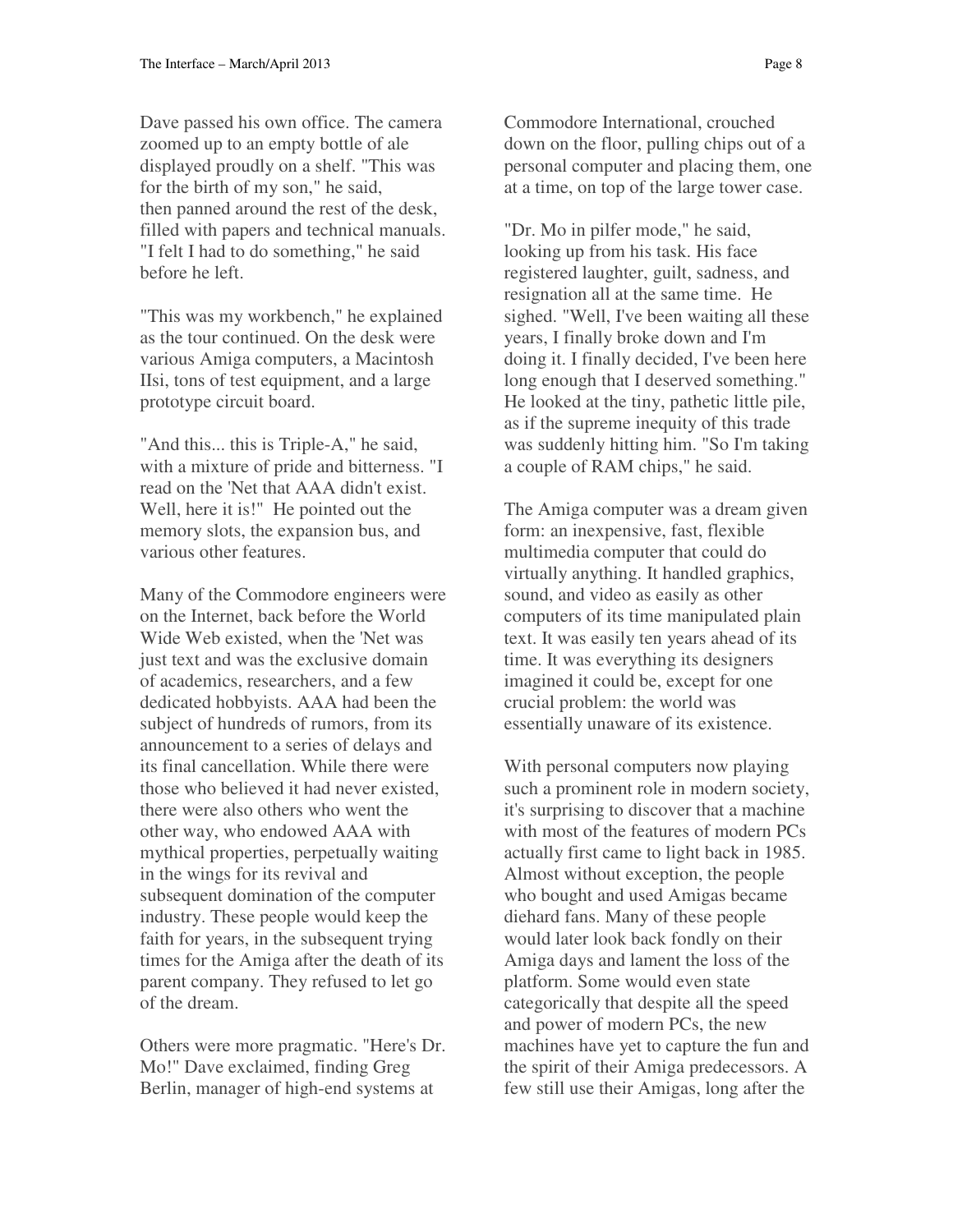equivalent mainstream personal computers of the same vintage have been relegated to the recycling bin. Amiga users, far more than any other group, were and are extremely passionate about their platform.

So if the Amiga was so great, why did so few people hear about it? The world has plenty of books about the IBM PC and its numerous clones, and even a large library about Apple Computer and the Macintosh platform. There are also many books and documentaries about the early days of the personal computing industry. A few well-known examples are the excellent book Accidental Empires (which became a PBS documentary called Triumph of the Nerds) and the seminal work Fire in the Valley (which became a TV movie on HBO entitled Pirates of Silicon Valley.)

These works tell an exciting tale about the early days of personal computing, and show us characters such as Bill Gates and Steve Jobs battling each other while they were still struggling to establish their new industry and be taken seriously by the rest of the world. They do a great job telling the story of Microsoft, IBM, and Apple, and other companies that did not survive as they did. But they mention Commodore and the Amiga rarely and in passing, if at all. Why?

When I first went looking for the corresponding story of the Amiga computer, I came up empty-handed. An exhaustive search for Amiga books came up with only a handful of old technical manuals, software how-to guides, and programming references. I couldn't believe it. Was the story so uninteresting? Was the Amiga really just a footnote in

computing history, contributing nothing new and different from the other platforms?

As I began researching, I discovered the answer, and it surprised me even more than the existence of the computer itself. The story of Commodore and the Amiga was, by far, even more interesting than that of Apple or Microsoft. It is a tale of vision, of technical brilliance, dedication, and camaraderie. It is also a tale of deceit, of treachery, and of betrayal. It is a tale that has largely remained untold.

This series of articles attempts to explain what the Amiga was, what it meant to its designers and users, and why, despite its relative obscurity and early demise, it mattered so much to the computer industry. It follows some of the people whose lives were changed by their contact with the Amiga and shows what they are doing today. Finally, it looks at the small but dedicated group of people who have done what many thought was impossible and developed a new Amiga computer and operating system, ten years after the bankruptcy of Commodore. Long after most people had given up the Amiga for dead, these people have given their time, expertise and money in pursuit of this goal.

To many people, these efforts seem futile, even foolish. But to those who understand, who were there and lived through the Amiga at the height of its powers, they do not seem foolish at all.

But the story is about something else as well. More than a tale about a computer maker, this is the story about the age-old battle between mediocrity and excellence, the struggle between merely existing and trying to go beyond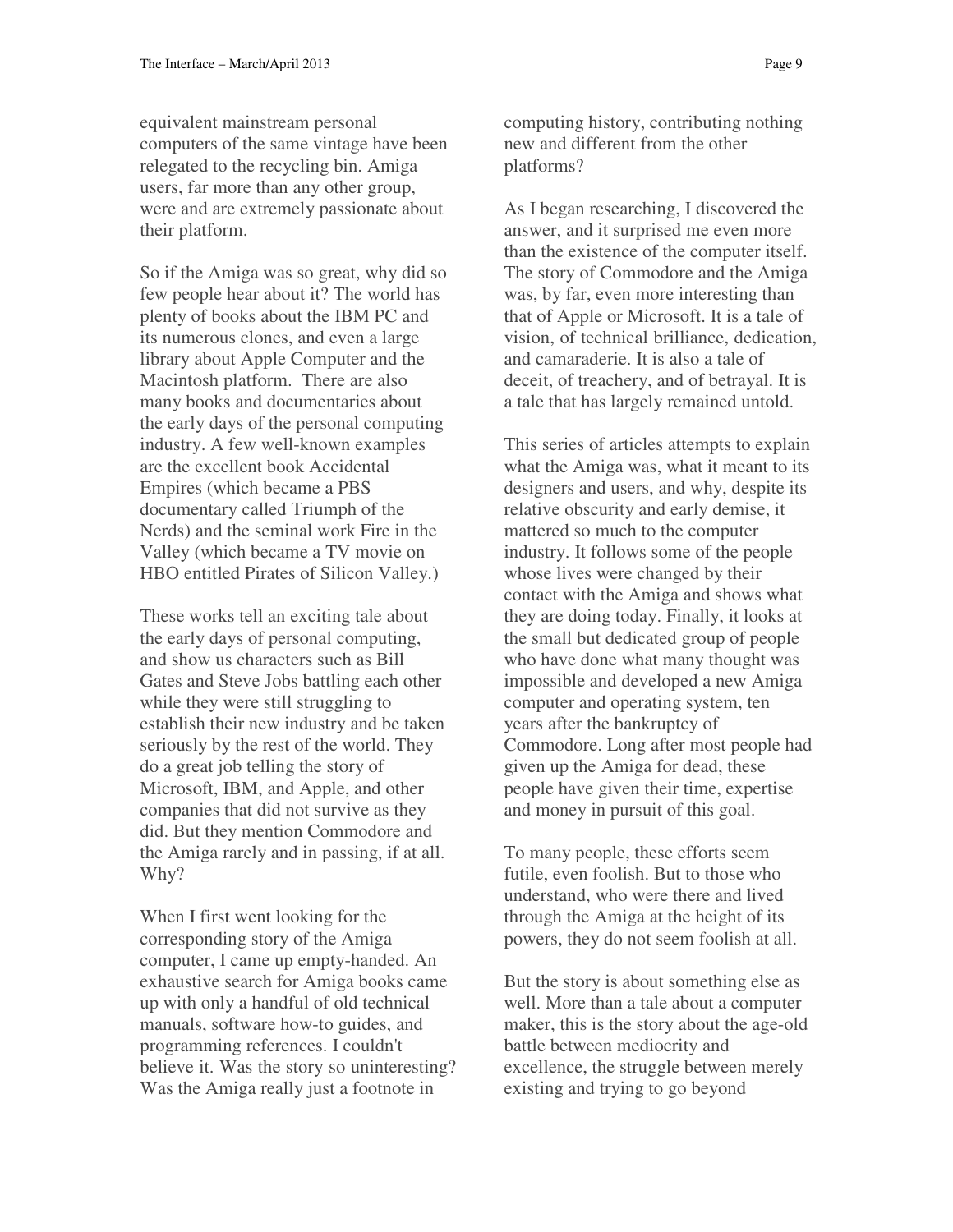expectations. At many points in the story, the struggle is manifested by two sides: the hard-working, idealistic engineers driven to the bursting point and beyond to create something new and wonderful, and the incompetent and often avaricious managers and executives who end up destroying that dream. But the story goes beyond that. At its core, it is about people, not just the designers and programmers, but the users and enthusiasts, everyone whose lives were touched by the Amiga. And it is about me, because I count myself among those people, despite being over a decade too late to the party.

All these people have one thing in common. They understand the power of the dream.

There were many people who helped to create the Amiga, but the dream itself was the creation of one man, known as the father of the Amiga. His name was Jay Miner.

Jay was born in Prescott, Arizona on May 31, 1932. A child of the Depression, he was interested in electronics from an early age. He started university at San Diego State. By this time, the Korean War was in full swing, and Jay opted to join the Coast Guard. His education and interest worked in his favor, landing him in electronics school in Groton, Connecticut. It was here that he met his future wife, Caroline Poplawski. They were married in a quiet ceremony in 1952.

Jay's interest in electronics continued to grow, and he brought his new bride with him to California where he enrolled at the University of California-Berkeley. He completed his degree in electrical

engineering in 1958. Berkeley would later become a hotbed of computer science, contributing, among other things, the TCP/IP communications protocol that would later become the standard for the entire Internet.

For the next ten years, Jay moved around from company to company, many of them startups. His desire to be involved at a fundamental level in the design process was far greater than his need for steady employment. At startups, all the traditional rules about management and procedure are typically thrown out the window. People don't worry about sticking to their job descriptions; employees on every level from intern to CEO simply do whatever work needs to be done. This type of environment suited Jay well.

Jay then landed a position at a hot young company called Atari, which had gone from nothing to worldwide success overnight with the invention of the first computerized arcade games, including the blockbuster PONG. Atari was by no means a typical company. Its founder, Nolan Bushnell, was a child of the 1960s and believed that corporations could be more than emotionless profit machines: they should be like families, helping each other to prosper in more ways than just financially. There were few rules at Atari, and it didn't matter how weird a person you were if you could do the work. (One such Atari hire was Steve Jobs, who later moved on to bigger and better things.)

The man at Atari who hired Jay Miner in the mid-1970s was Harold Lee, who became a lifelong colleague and friend. Harold once said of Jay that "he was always designing. He never stopped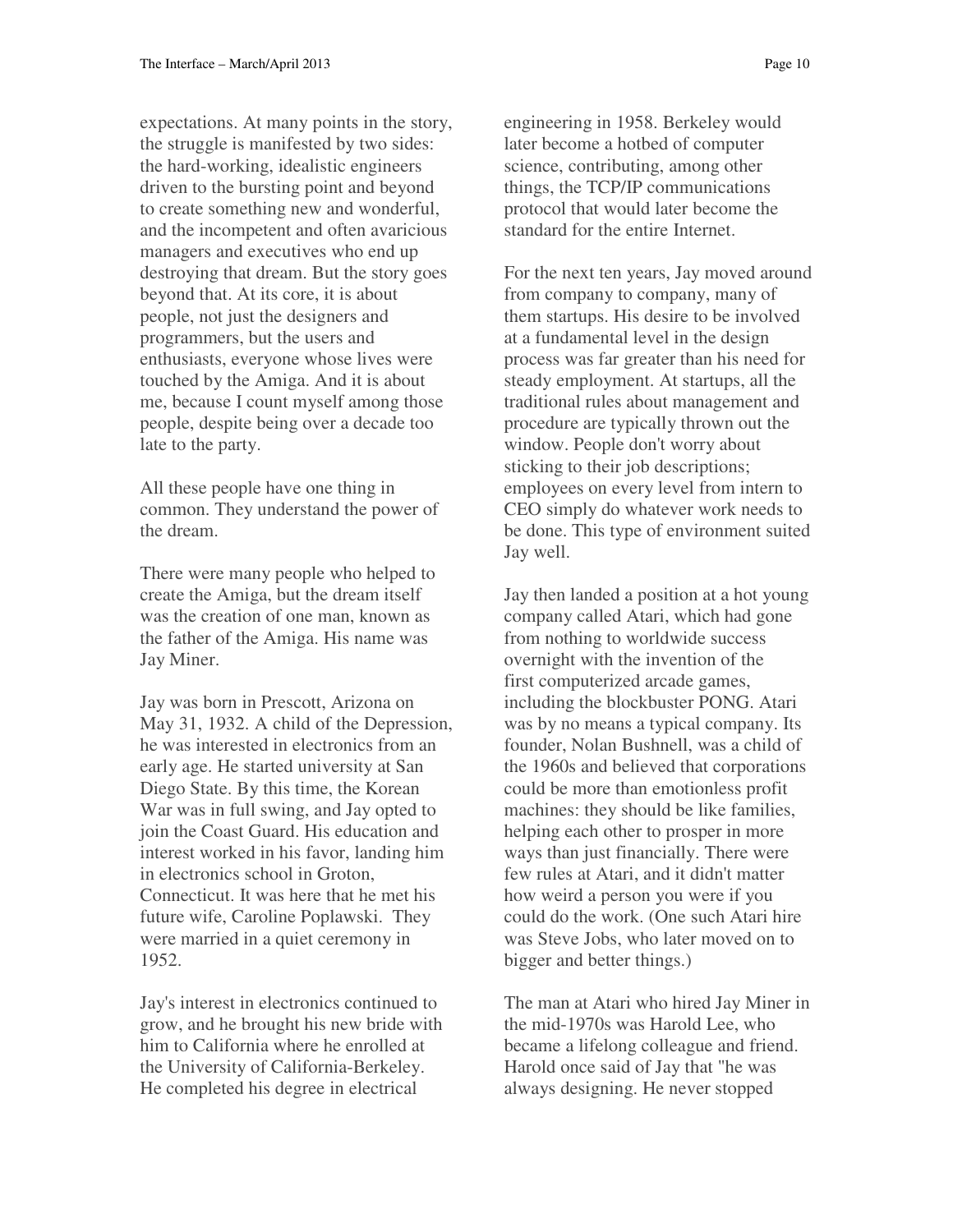designing." That kind of attitude could get you far at a company like Atari. Jay wound up being the lead chip designer for a revolutionary product that would create a multibillion dollar industry: the Atari 2600, otherwise known as the Video Computer System or VCS.

The generation of gamers who have been raised on Sony and Nintendo may not remember Atari, which today exists only as a logo and a brand used by a video game software company, but Atari essentially created the home video game industry as it stands today. The VCS was the first massively popular game console, and despite having incredibly primitive hardware inside, it managed to have a commercial life span far greater than any of its competitors. Much of this longevity was due to Jay Miner's brilliant design, which allowed thirdparty programmers to coax the underpowered machine to achieve things never dreamed of by its creators.

An example of this was Atari's Chess game. The original packaging for the VCS showed a screenshot of the machine playing chess, although its designers knew that there was no way it was powerful enough to do so. However, when someone sued Atari for misleading advertising, the programmers at Atari realized they had better try and program such a game. Clever programming made the impossible possible, something that would be seen many times on the Amiga later on in our story.

Having achieved such great success with the VCS game console, Jay's next assignment was designing Atari's first personal computer system. In 1978, personal computers had barely been invented, and the few companies that

had developed them were often small, quirky organizations, barely moved out of their founder's garages. Apple (started by the aforementioned Steve Jobs and Steve Wozniak) was one of the major players, as was Tandy Radio Shack and even Commodore (we will get to the full Commodore story in a future installment).

The computer Jay designed was released in 1979 as the Atari 400. A more powerful version, the 800, was also released with a better keyboard. At the time, most of its competitors were awkward, clunky machines, often large, heavy and temperamental, and if they created any graphics at all they were either in monochrome or, in the case of the Apple II, limited to a palette of only eight colors. The Atari 400/800 machines had a maximum of 40 simultaneous colors, and featured custom chips to accelerate sound and graphics to the point that accurate conversions of popular arcade games became possible. Compared to an Apple II or a TRS-80, the Atari machine seemed to come from the future. The same thing would happen with the Amiga a few years later.

However, Atari management undermined the success of the 400/800 in several ways. Firstly, to avoid competition with the VCS, they downplayed the importance or even the existence of games for the platform, insisting that it be considered a "serious" machine. Ironically, when the company was struggling to produce a successor to the 2600, they ended up simply putting an Atari 400 in a smaller, keyboard-less case. Even worse, Atari was reticent about giving out information about how the hardware worked, thinking that such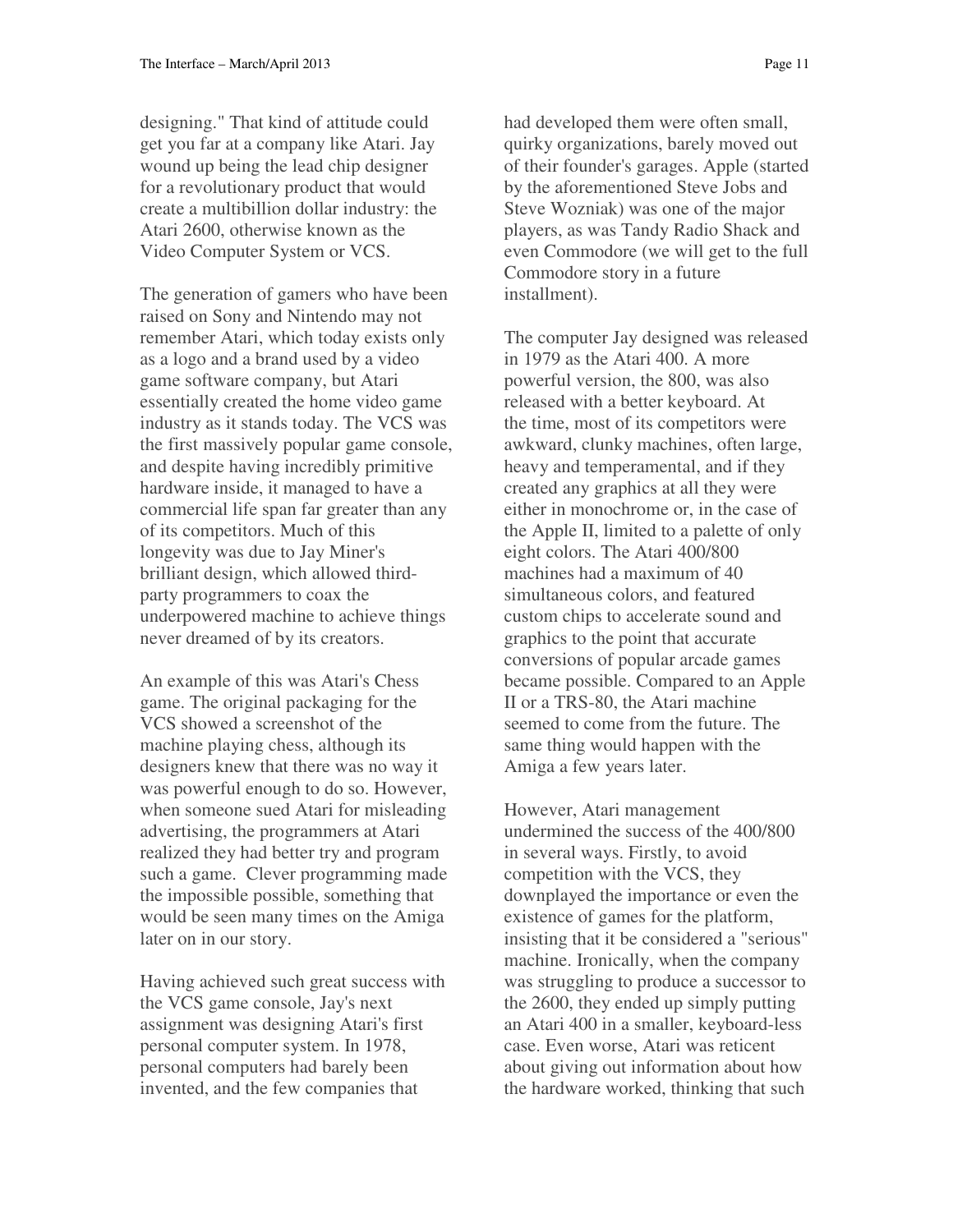data was to be kept a trade secret, known only to internal Atari programmers. Some individuals, such as the superstar game programmer John Harris, considered this a challenge, and they managed to unlock most of the Atari's secrets by a process similar to reverse engineering. But the lack of strong thirdparty development for the computer doomed it to an also-ran status in the nascent industry.

After the 400 and 800 had shipped, Atari management wanted Jay to continue developing new computers. However, they insisted that he work with the same central processing unit, or CPU, that had powered the VCS and the 400/800 series. That chip, the 6502, was at the heart of many of the computers of the day. But Jay wanted to use a brand new chip that had come out of Motorola's labs, called the 68000.

The 68000 was an engineer's dream: fast, years ahead of its time, and easy to program. But it was also expensive and required more memory chips to operate, and Atari management didn't think that expensive computers constituted a viable market. Anyone who had studied the history of electronics knew that in this industry, what was expensive now would gradually become cheaper over time, and Jay pleaded with his bosses to reconsider. They steadfastly refused.

Atari at this time was changing, and not necessarily for the better. The company's rapid growth had resulted in a cash flow crunch, and in response Nolan Bushnell had sold the company to Warner Communications in 1978. The early spirit of family and cooperation was rapidly vanishing. The new CEO, Ray Kassar, had come from a

background in clothing manufacturing and had little knowledge of the electronics industry. He managed to alienate all of Atari's VCS programmers, refusing their demands for royalty payments on the games they designed (which were at the time selling in incredible numbers) and even referred to them at one point as "prima donna towel designers." His attitude led to a large number of Atari programmers quitting the company and forming their own startups, such as the very successful Activision, started by Larry Kaplan. Larry had been Atari's very first VCS programmer.

Jay had incredible visions of the kind of computer he could create around the 68000 chip, but Atari management simply wasn't interested, so finally he gave up in disgust and left the company in early 1982. He joined Zimast, a small electronics company that made chips for pacemakers. It seemed like his dream was dead.

However, as would happen many times in the short history of this industry, forces would align to make a previously impossible dream possible. While technology was advancing rapidly, the number of people who really understood the technology remained small. These people would not be limited by the short-sighted management of large companies. They would find each other, and together, they would find a way.

It was this feeling that caused Larry Kaplan to pick up the phone and make the fateful call to Jay Miner in the middle of 1982.

Larry was enjoying the fruits of his success with Activision, yet still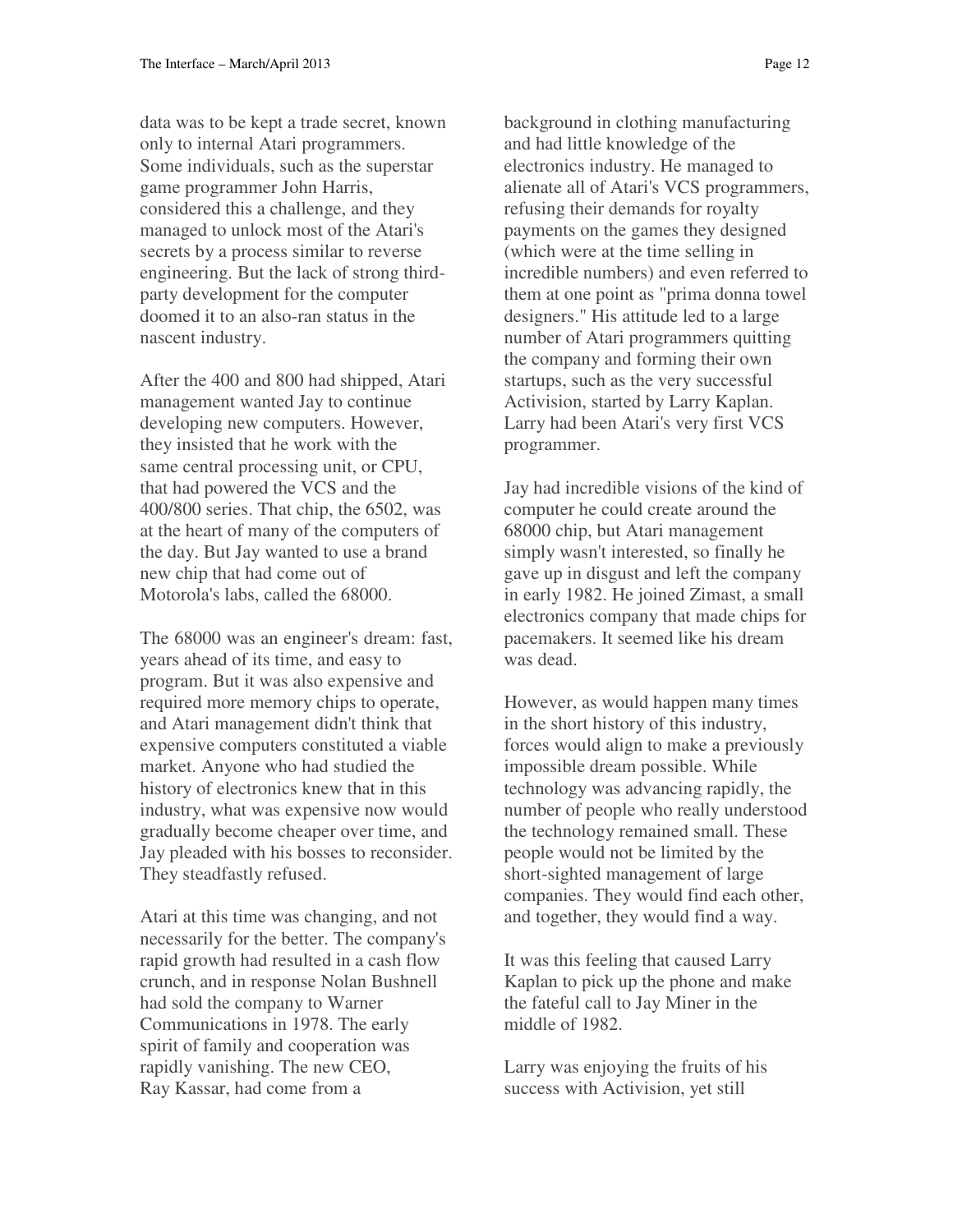felt the limitations of being primarily a developer for the Atari VCS. Video games were a hot property at this time, and there was no shortage of investment money that people were willing to put into new gaming startups. A consortium out of Texas, which included an oil baron (who had also made money from sales of pacemaker chips, which was how Jay knew him) and three dentists, had approached Larry about investing seven million dollars in a new video game company.

Larry immediately phoned Jay at Zimast to ask if he would like to be involved in this new venture. The idea was to spread the development around: Larry and Activision would develop the games, Jay and Zimast would design and build the new hardware to run them, and everybody would make money. They had to quickly decide on a name for the new venture, and "Hi-Toro" was chosen because it sounded both high-tech and Texan. The company needed a management person to oversee all this development, so David Morse was recruited from his position of vice president of marketing at Tonka Toys. A small office was located in Santa Clara, California, and the three co-founders got down to the business of designing the ultimate games machine.

It was around this time that Larry Kaplan began to get cold feet about the whole idea. Jay speculated that perhaps things weren't moving fast enough for him, or maybe he was worried that the games industry was becoming too crowded, but he suddenly decided to quit the company in late 1982. It turned out that Kaplan had been given a very generous offer from Nolan Bushnell to come back to Atari, an offer that later

turned out to be less than expected.

In any case, Kaplan's departure presented the fledgling venture with a problem: they had no chief engineer. While Larry was a software developer and not a true hardware engineer, he had still been in charge of engineering management for the company. The next logical choice for this position was Jay Miner.

Jay knew this was his chance. He agreed to take over the position of chief of engineering at Hi-Toro under two conditions: He had to be able to make the new video game machine use the 68000 chip, and also make it work as a computer.

Tune in to next newsletter for Part 2: The birth of Amiga